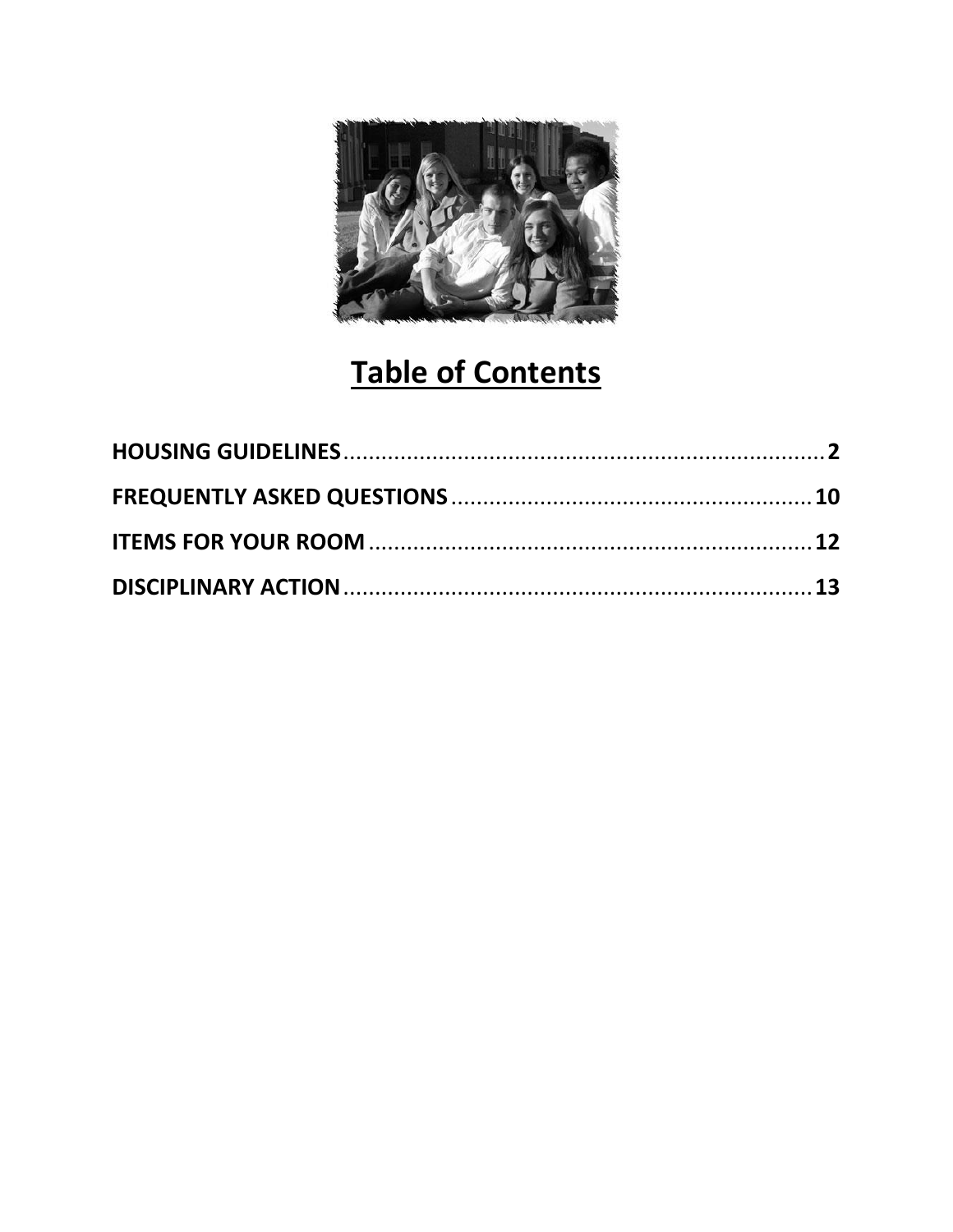

# HOUSING GUIDELINES

# **OCCUPANTS**

Only you can live in the residence assigned to you. Should you withdraw from MACC during the term of your agreement, you remain obligated for the full rental amount. You cannot sub-rent any part of your assigned residence to another person. MACC has the right, when any bed space within the residence is unoccupied, to place a new resident in the unoccupied bed space. We strive to help resolve personal conflicts with roommates, but conflict with each other will not act as grounds to terminate the Housing Agreement.

#### **HOUSING AGREEMENT TERM**

The Housing Agreement starts on the move-in date. You cannot occupy your premises until you and MACC have completed and executed your Housing Agreement documents.

#### **MOVE-IN**

A move-in inventory form will be provided to you at the time you move into your residence. Within twenty-four (24) hours after your movein, you will need to complete the form notifying the Director of Security & Residential Life of any defects or damages in your residence. Otherwise, MACC will assume that all walls, fixtures and furniture will be considered to be in a clean, safe and good working condition.

#### **SINGLE ROOM REQUESTS**

Once MACC has entered the last date to enroll in a particular semester, requesting a single room may be possible. If there are rooms not filled or if another resident decides to break their contract and leave the McCormick

Commons and Residential Center, you can request a single room based on a number of factors, including, but not limited to:

- Having the extra required amount (\$300 per semester) readily available to pay at the time of the move. The room will not be held for payment;
- Having a good record in the McCormick Commons and Residential Center with the Director of Security & Residential Life, both hall supervisors, security officers and fellow residents;
- Keeping a good record in the McCormick Commons and Residential Center, and understanding the responsibility of having a single room;
- Being enrolled in and staying enrolled in 12 hours minimum;
- Seniority in the McCormick Commons and Residential Center

Once you have been granted a single room and pay the \$300, that amount is non-refundable, even if you choose to have a roommate later. If you are still a single occupant for the second semester, you will be required to pay another \$300, as you will be signing an addendum to your contract for the academic year. If you initiate and get a roommate in the second semester, you will not be charged the extra amount.



When a room is available for single occupancy, a notice will be placed on the community bulletin board in the Commons area, and you will have one week to complete the contract and turn it in. Once the seven day period is up, all contracts will be considered, and the room

Updated 7/26/17 2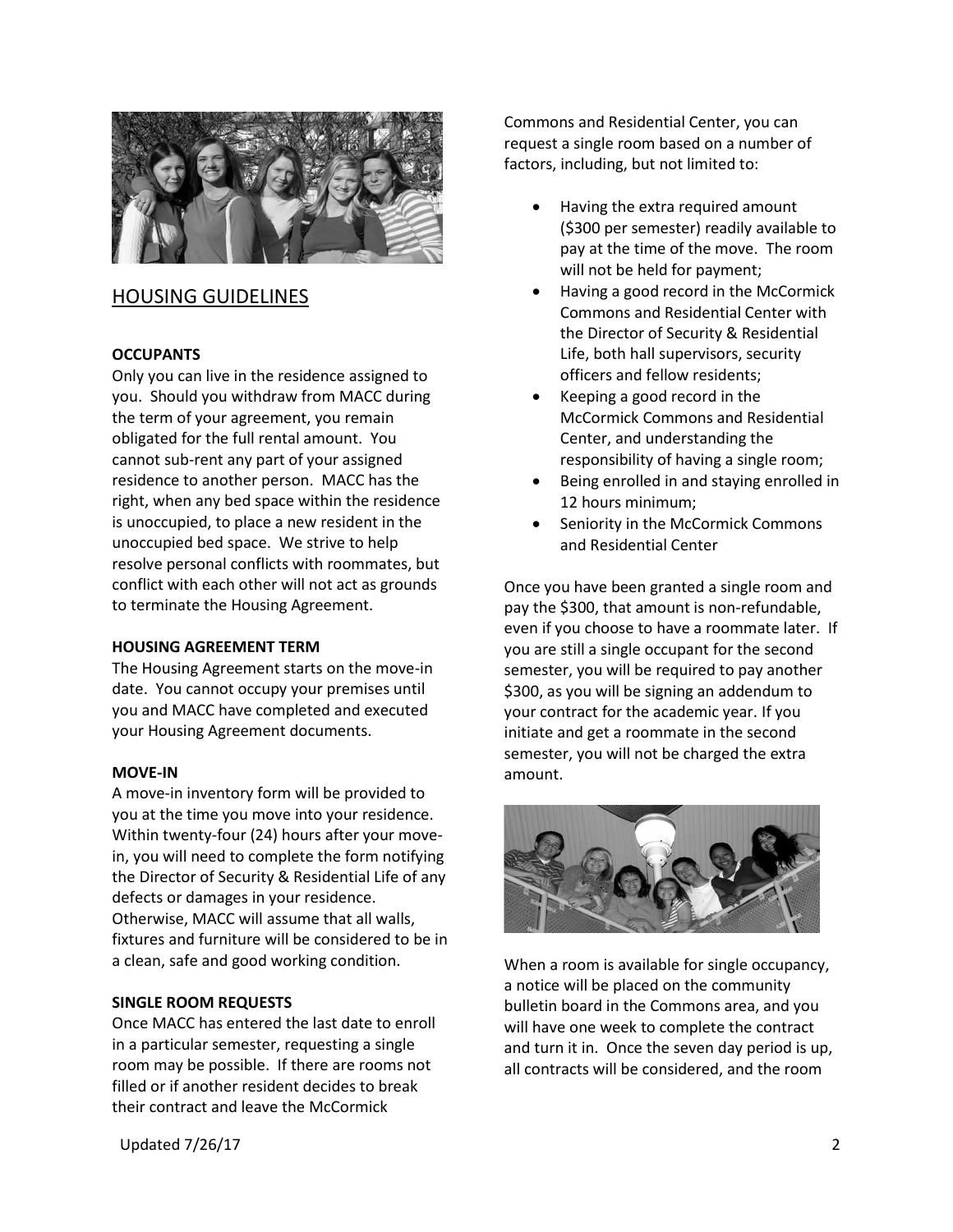will be awarded to that resident based on the above criteria.

#### **MOVE OUT**

You must go through the checkout procedure with the Director of Security & Residential Life before you vacate your room, or you will forfeit your \$150 deposit.

If you leave your residence permanently, before the ending date of the term of your housing rental agreement, you will forfeit your total security deposit and are obligated for the balance of all rent still owed MACC, and any outstanding damage assessments, fines or penalties. Verbal or written notice that you plan to terminate your rental agreement early is not sufficient to excuse you from your financial liability.

When you move out, whether at or prior to the ending date of the term of your housing agreement, the residence, including, but not limited to, the windows, doors, furniture, walls, bathroom fixtures and kitchen appliances in the Common Areas, must be clean and in good repair and condition. This does not include normal and reasonable wear and tear as determined by MACC. If you fail to clean any area, leave garbage, trash or if any appliances have been damaged or are missing, you may be liable for reasonable charges to complete such trash removal, cleaning, and/or replacement.

If you leave any of your personal property in McCormick Commons and Residential Center after you leave, or after the end of this Housing Agreement, that property is deemed abandoned by you. MACC can take such actions as the College desires and charge you with costs incurred to remove, clean up after, keep, store, sell or dispose of such property without incurring any liability or obligation to you. All keys and pods must be returned to the Director of Security & Residential Life **PRIOR** to leaving the hall. Even if you plan to return the next semester, you must turn the key set in.

#### **HOLD OVER**

If you still occupy your residence past the moveout or ending date of your term, the date contained in your move-out notice, or the date on which MACC notifies you to leave the premises, then you owe MACC rent pro-rated on a daily basis, **including** all damage assessments, fines and penalties, and possible loss of your total security deposit.



#### **TERMINATION OF CONTRACT**

If you wishes to vacate college housing and the room can be re-contracted, you may cancel this contract by paying a penalty in addition to forfeiting the deposit. You will receive a prorated charge for time occupied **PLUS** a penalty of twenty-five percent (25%) of the remaining academic year room charges. The incoming student would pay the remainder of the charges for time occupied. If the College cannot re-contract the housing, there will be no refund of the room charges.

#### **VISITING HOURS:**

**Sunday-Thursday, 9:00 a.m.-11:00 p.m. Friday-Saturday, 9:00 a.m.-Midnight** McCormick Commons and Residential Center is open to visitors during the above hours. If guests are planning to drive from out of town and arrive outside of these hours, it may be helpful to call ahead of time. Visitors are allowed in both the Student Commons area and Residence Halls during visitation hours only. Overnight visitors will be permitted only with the Dean of Student Affairs & Enrollment Management's approval. Noise shall be kept to a minimum so that students may study or rest. If you are returning to McCormick Commons and Residential Center between these hours,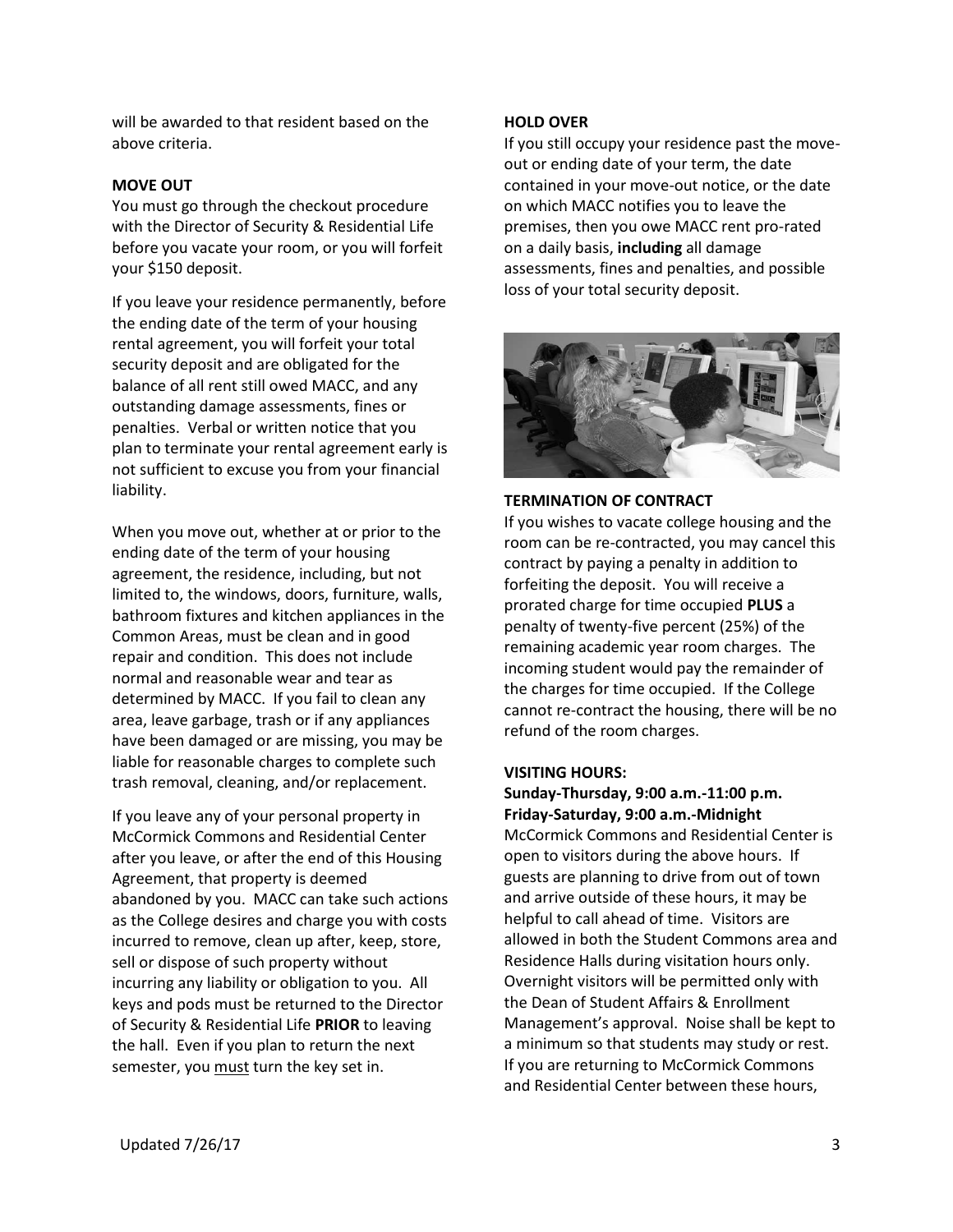please return without disturbing the other occupants.



#### **ABSENCES**

If you are going to leave McCormick Commons and Residential Center overnight, we request that you provide the Director of Security & Residential Life with information (location/phone number) in case of emergencies.

#### **SECURITY DEPOSIT**

Once you sign your MACC Housing Application, you will be required to deposit with Student Affairs a security deposit as partial security for all of your obligations under this Housing Agreement (The security deposit is not an advance payment of rent and damages, fines, penalties, or other applicable assessments with may be more that the security deposit (\$150) if you violate the Housing Agreement). Among the other items, the cost of labor and materials for cleaning and repairs, and the amount of delinquent payments for applicable fines, penalties, and assessments may be deducted from the security deposit at move out. You cannot use the security deposit to offset or pay in advance any rent or any other charges under this Housing Agreement, but MACC may use part of all of the security deposit for any unpaid rent or other obligations. This may include tuition, fees and other fines incurred by you while enrolled as a student of MACC

You agree that MACC has thirty (30) days after (a) expiration or termination of this Housing Agreement, or (b) the date on which MACC received written notice of your forwarding address, or (c) received payment, by U.S. Mail, in full for amounts that you owe MACC, to refund any unused portion of the security deposit to you. MACC will provide to you a

description and itemized listing of deductions that MACC has taken from the security deposit. The security deposit is non-interest bearing.

#### **RENT AND ADDITIONAL CHARGES**

You will pay MACC rent per the rental agreement in advance. Rent is payable in the MACC Student Affairs Office located in Andrew Komar Jr. Hall.

You have no right to withhold rent for any purpose, including an Act of Nature, unless MACC does not provide you with your assigned and agreed bed space or equivalent. You may not reduce any rent payable for any of your applicable fines, penalties, or damage assessments.

At the College's option, MACC can require that all money payable for rent, fines, penalties, or other assessment charges to be paid in either certified or cashier's check, money order, personal check, or credit card. All checks and money orders must be payable to "MACC". Cash will be accepted but only with a receipt issued by the College.

*Failure to pay rent installments on time may cause eviction from McCormick Commons and Residential Center, withholding any refund of your security deposit and submission of any unpaid balance to a collection agency. The college may suspend college scholarships, and may put a "hold" on your grades and transcripts, preventing your ability to enroll in the next semester at MACC.*

# **PROPERTY DAMAGE**

The student is responsible for the assigned room and its contents and will be charged for any and all damages occurring during the term of the occupancy. The student is liable for any damage to any MACC property, including Commons Area, hallways, and other public areas, which is caused by his or her willful action or negligence. The student is also liable for damage to or tampering with fire safety equipment to include smoke detectors and fire extinguishers.

Updated 7/26/17 4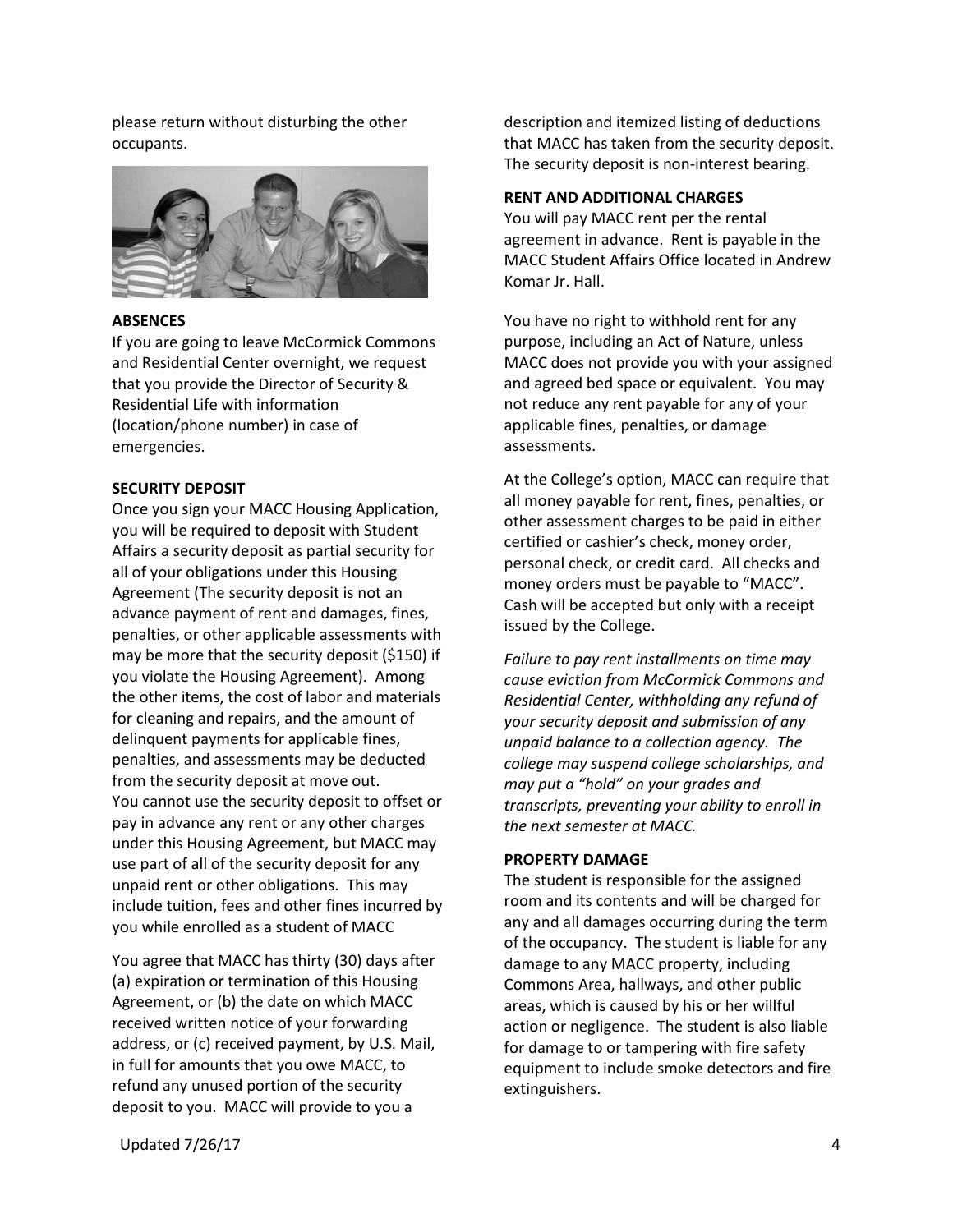*Students may be held accountable for any abnormal wear, damage or cleaning in public areas of their residence hall, to include billing all members in the residence hall if damage and/or vandalism is attributed to a specific floor/building.*



# **UTILITIES**

Computer network and internet, gas, water, sewer and electricity are included in the rental agreement. You and the other residents of your assigned residence must separately pay for and provide required deposits for all telephone, cell telephone, and cable television services. MACC will not be liable for any interruption, surge or failure of utility services provided to the College at McCormick Commons and Residential Center or for any damages directly or indirectly caused by the interruption, surge or failure.

MACC reserves the right to block access to certain questionable web sites not in compliance with the MACC Computing Resources.

#### **MAINTENANCE, ALTERATIONS AND REPAIRS**

You are responsible for and will be expected to take excellent, high quality care of the premises and common areas. You will not remove any of the assigned and allocated property from one residence to another, or property from the residence hall premises.

You will not perform any maintenance, repairs, or renovation to any doors, walls, fixtures, appliances, furniture, or painting, wall papering, electrical changes, or other alterations.

Within thirty (30) days after MACC has assessed you for damages, you will be required to pay for the cost of all necessary repairs and necessary

maintenance caused by you, your guests', your roommates', or any other persons' violation of this Housing Agreement. You may also be required to pay for the costs resulting from the negligent or careless use of the premises or any part of MACC property including, but not limited to, such items as damage from waste water stoppages caused by foreign or improper objects in lines serving your bathroom or kitchen; damage to appliances, doors, walls, windows or doors left open; and repairs or replacement to security and safety devices occurring from misuse or damage by you, roommates, or your guests (this includes damage that may have been caused by other residents).

*Failure to pay damage assessments within thirty (30) calendar days of receipt of an invoice may cause MACC to withhold any refunds of your security deposit, turn your rent term balance due over to a collection agency. The College may put a "hold" on your grades, transcripts, and prevent you from enrolling in the next semester at MACC.*

If MACC cannot determine which individual(s) caused damage to any residence, property, grounds or parking lots of the residence halls, then all residents may be assessed and pay a pro-rata share of the total cost of repair and maintenance.

**You must not disconnect or intentionally damage a smoke detector or remove the battery. You must not tamper with or willfully set off a false fire alarm. Failure to comply with these rules may cause the College to immediately evict you from your residence at MACC and you may arrested and subject to damages, civil penalties and attorney's fees under laws of vandalism in the state of Missouri.**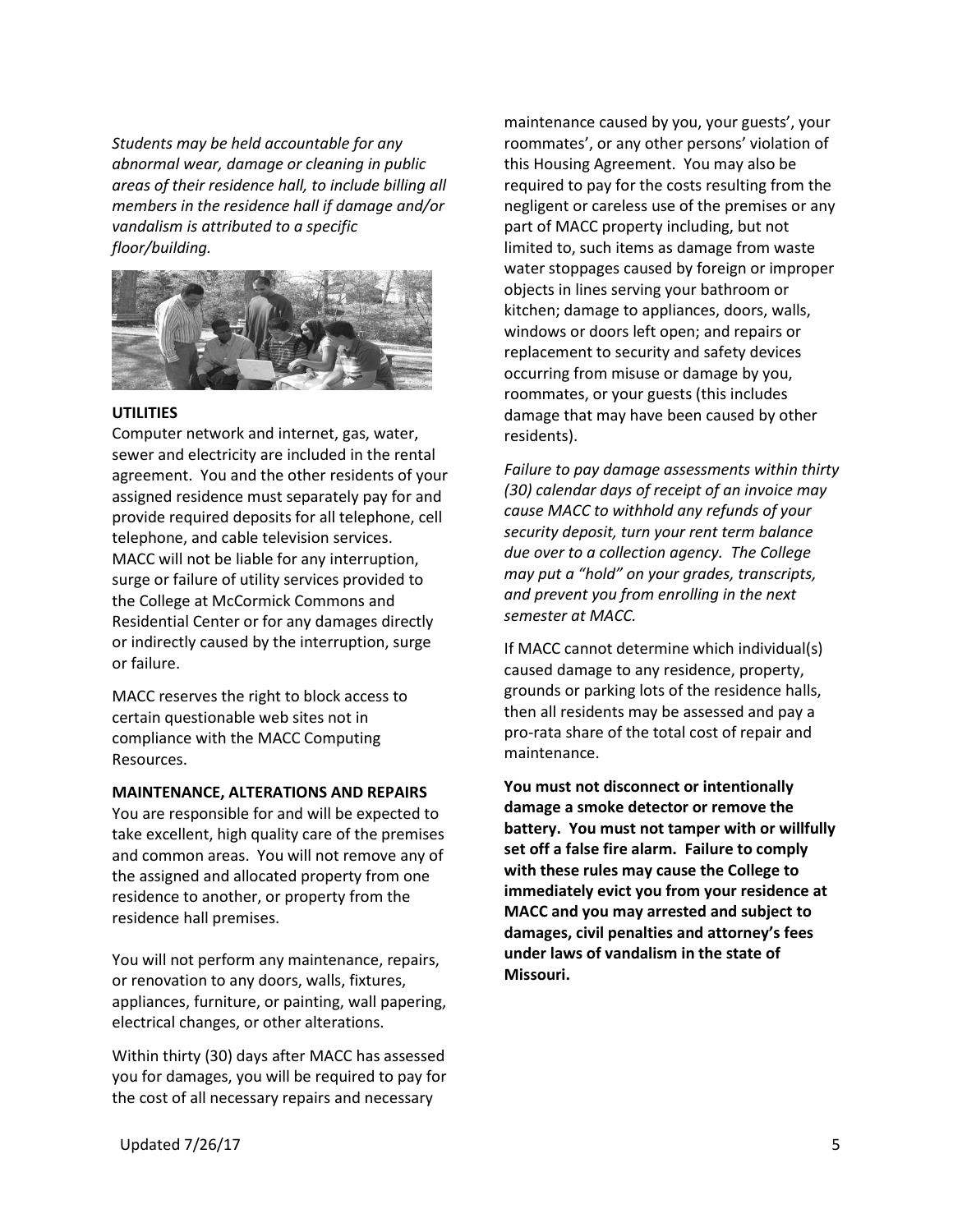

Except in the event of an emergency, you will be required to place a request in writing for repairs or maintenance services to your residence, or repairs or replacement of security devices immediately after you discover the need for maintenance. In case of malfunction of utilities or damage by fire, water, or similar cause, you must notify the Director of Security & Residential Life immediately. In case of malfunction of air conditioning or other equipment, you must notify us in writing as soon as possible. Additionally, you are required to notify the Director of Security & Residential Life in writing promptly of water leaks, electrical problems, carpet holes, broken glass, broken furniture, broken locks, and any condition which you reasonably believe poses a material hazard to health or safety. The College will act with reasonable diligence in making repairs and reconnections, but during that time, you cannot stop payment of reduce the rent.

With or without notice, MACC can temporarily turn off equipment and interrupt utilities to avoid property damage or to perform work requiring such interruption as determined our sole judgment.

MACC will not be liable for any inconvenience, discomfort, disruptions, or interference with your use of your residence because MACC is making repairs, alterations or improvement to the residence or property. If you request any repairs, they will be done during our normal working hours, unless it is an obvious emergency.

#### **NO PETS**

No pets are allowed in McCormick Commons and Residential Center. Pets include all mammals, reptiles, amphibians, birds, fish and insects. Feeding stray animals is strictly prohibited.

The college may remove your pet with written notice of our intent to remove the pet and will turn the pet over to a humane society or local authority. You will be responsible for charges for reasonable care and kenneling of such pet.



# **RIGHT OF ENTRY**

MACC and respective agents, employees, repairers, servicers, and representatives may, without notice, at any time, enter the premises for any reason that MACC deems to be reasonable. Some reasons for our entry include, but are not limited to: responding to your request; repairs; estimating repair or refurbishing costs; pest control; preventive maintenance, filter changes, testing or replacing smoke-detector batteries; retrieving unreturned tools or appliances; preventing waste of utilities; exercising contractual liens; leaving notices; delivering, installing, reconnecting, or replacing appliances, furniture, equipment, or security devices; removing or rekeying unauthorized security devices; removing unauthorized window coverings; stopping excessive noise; removing health, sanitation or safety hazards (including hazardous materials) and items prohibited under the policies and procedures, such as alcohol and drug use and storage; removing pets; retrieving property owned by current or former residents; inspections when immediate danger to person or property is reasonably suspected; entry by a law enforcement officer with search or arrest warrant or in hot pursuit; showing residence to prospective residents; or showing residence to government inspectors, fire marshals, lenders, appraisers, prospective buyers, or insurance agents.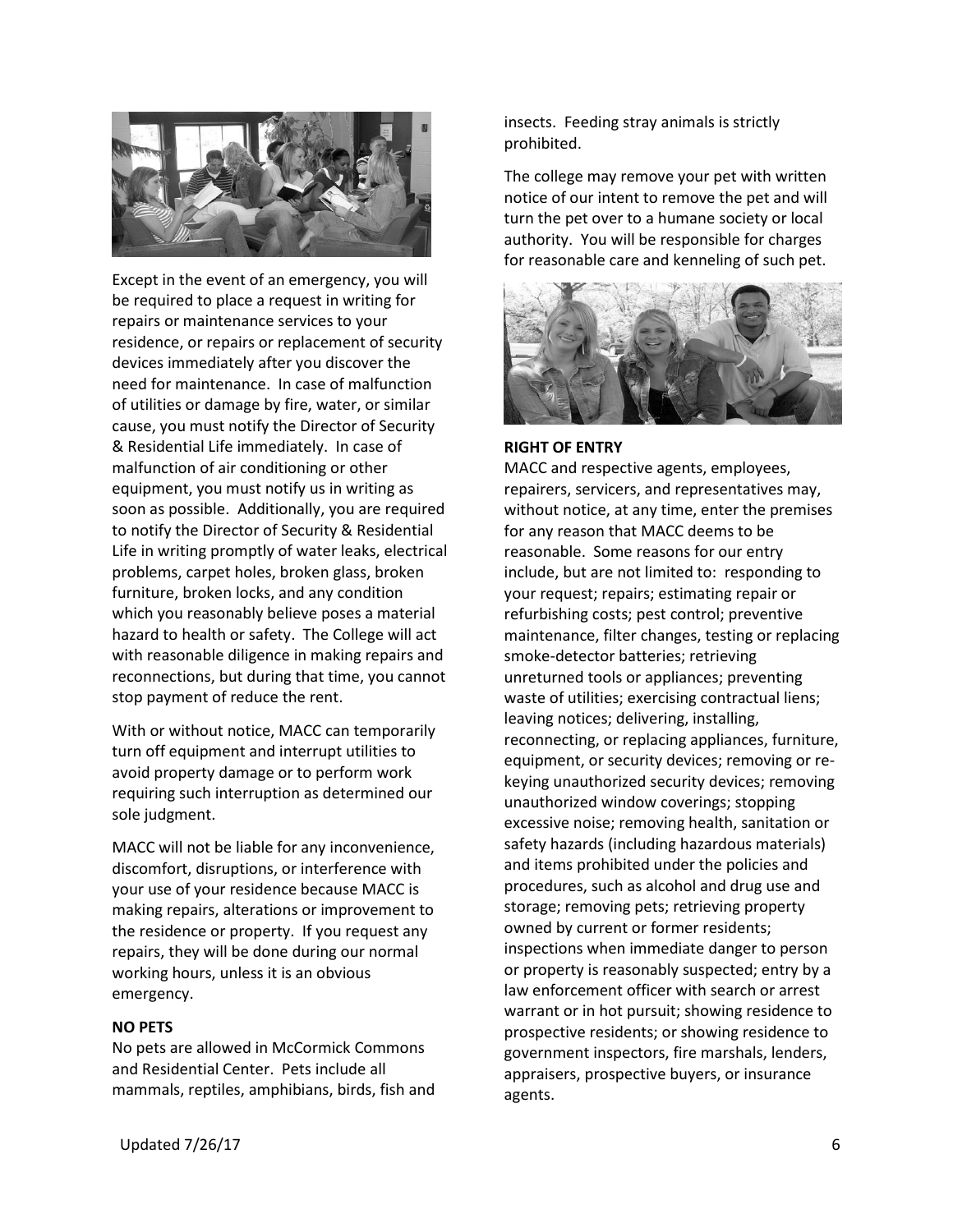The entry can be gained by use of a master pass key or other means (to include disarming any intrusion alarm, if applicable, or by breaking a window or other means if locks have been changed in violation of this Housing Agreement. You may be liable for any damaged caused thereby. MACC can also enter the premises, upon giving you prior notice to inspect for health, sanitation, safety, maintenance requirements, and damage determination. The observations from this inspection may result in assessing you for damages.

#### **HOUSING AGREEMENT TERMINATION**

You may not terminate this Housing Agreement for voluntary or involuntary school withdrawal or loss of roommate. Extenuating circumstances (i.e. pregnancy, health issues, college transfer, etc.) will be considered on an individual basis by the Dean of Student Affairs & Enrollment Management

If you are a member of the Armed Forces on active duty and receive change-of-station orders to permanently leave the local area, are relieved from active military duty, or are a National Guard or reservist called to active duty, you may terminate the Housing Agreement with thirty (30) days written notice. In addition, you must provide a copy of the official orders, which allow Housing Agreement termination.



#### **HEALTH AND SAFETY CHECKS**

Housing staff will perform Health & Safety Checks at various times during the academic year with prior notice if possible. If residents are not available in their rooms during the checks, two staff members will access the room and check for any health/safety violations and/or hazards. Residents found to be in violation of a McCormick Commons and Residential Center policy or local, state or federal law will be notified by the Director of Security & Residential Life immediately. Students will be expect to comply with MACC's request within a set time period, usually one week.

#### **ROOM CHANGES/ROOMMATE CONFLICTS**

An integral part of your college experience is learning to get along with all types of people, especially your roommate. Roommates are encouraged to complete roommate agreements that help roommates discuss and come to an agreement on their expectations for one another, their relationship as roommates, guests, use of belongings and other roommate issues. If you and your roommate experience conflict, seek out a Dorm Supervisor or the Director of Security & Residential Life for help mediating the conflict. Facing conflicts early will promote stronger relationships and decrease frustrations between roommates.

After the first three weeks of each semester, students are generally able to request to move to another room, provided that there are no special requirements for available space and that they address legitimate concerns or provide alternative living options (i.e., moving to a different room or hall).

#### **CANDLES AND INCENSE**

Candles (with or without wicks), incense, oil lamps or other items with an open flame or burning ember are not permitted in any residence hall and are subject to confiscation and forfeiture. Possession or use of one of these items may result in severe disciplinary action.

#### **COMPLIANCE**

Students are required to comply with the directions of College officials acting in performance of their duties, including adherence to emergency procedures (fire, tornado, etc.). Failure to comply with the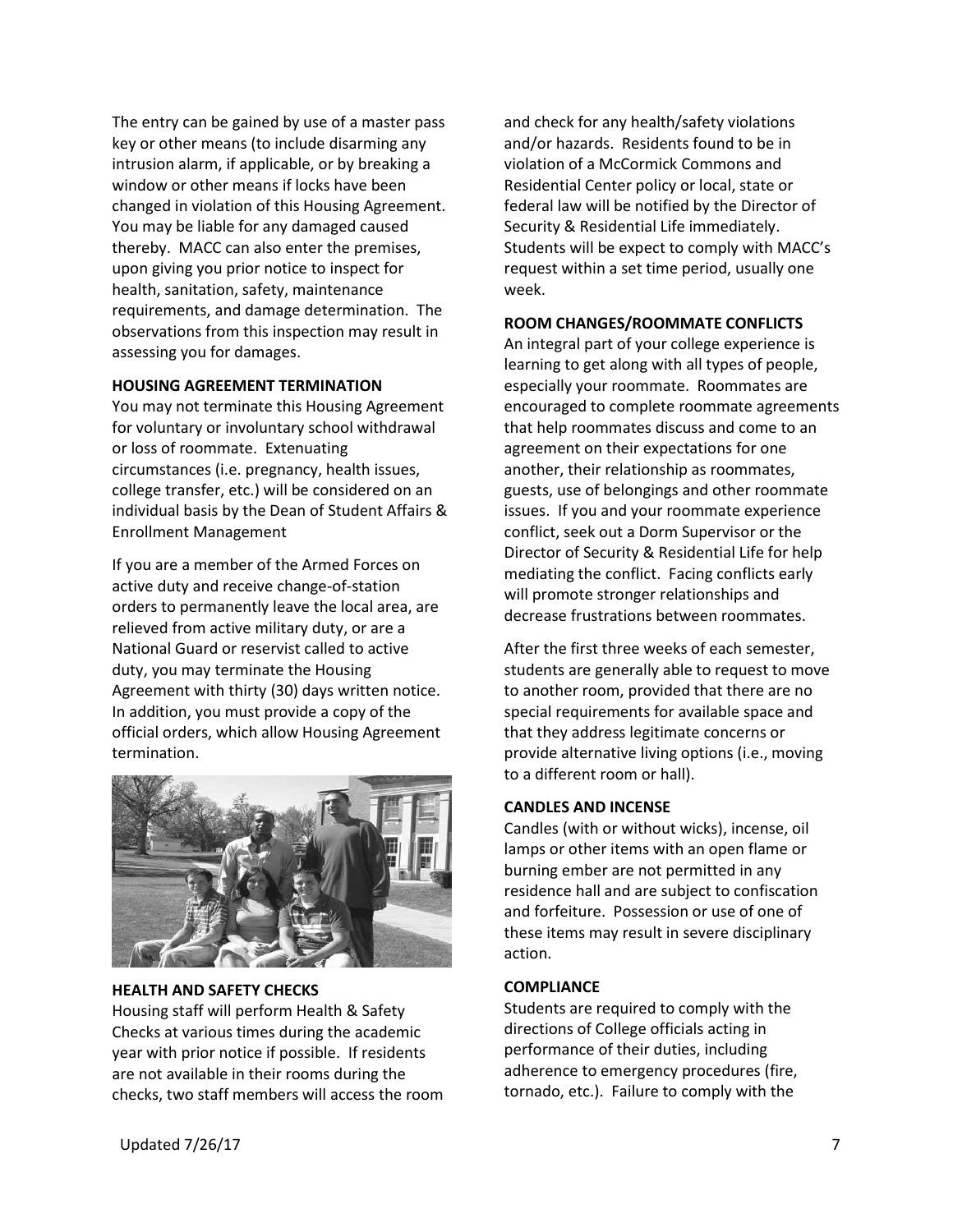requests of officials, including student staff (Resident Assistants) may result in disciplinary action.



#### **ALCOHOLIC BEVERAGES-DRUGS**

*Possession of alcoholic beverages or illegal drugs on College property is a violation of College regulations.* Violators may be dismissed from College housing and additional action may be taken, as deemed necessary by College officials.

#### **FIREARMS/FIREWORKS**

For legal and safety reasons, the use or possession of firearms, pistols, rifles, pellet guns, ammunition, fireworks or explosives is prohibited in any College facility. The prohibition does not apply to law enforcement officers, sheriffs, deputy sheriffs, security officers, or others authorized by law.

#### **FIRE EQUIPMENT**

Tampering with or theft of fire safety equipment, including tampering with or discharging fire extinguishers, disabling bells/horns, activating a fire alarm when no emergency exists or covering or removing the batteries from individual detectors may result in disciplinary action. Sanctions may include, but are not limited to, immediate removal from the McCormick Commons and Residential Center and prohibition from entering any halls in the future.

# **FURNITURE**

Room furniture must remain in the residents' room. If a student wishes to have furniture removed from the room and placed in storage, the student must also request that furniture be replaced upon check-out. Any missing pieces of furniture may be considered damage and the

resident may be charged. Failure to request furniture to be placed back in the room will result in additional fees.

Community furniture must remain in community areas and should NEVER be in residents' rooms. Residents found with community furniture in their rooms may be disciplined and charged for their replacement.

#### **KEYS**

Upon checking in, you will be issued a room key and an electronic card for entrance to the dorm; these remain the property of MACC. They are to be used only by you during the contract period. These items may not be duplicated, modified or loaned to another person. If you lose your key or proximity card, you must immediately inform a member of the residence hall staff so the security of your room can be re-established as quickly as possible. Lost keys may result in a \$30 charge and lost proximity cards may result in a \$15 charge. All locks will be changed when a key is lost or stolen.

Unauthorized possession, duplication or use of keys to any College facility or unauthorized entry into or use of College facilities is prohibited.

#### **STORAGE**

There is no separate storage space in the residence halls available to residents. Under no circumstances may residents store personal property, student room furniture or Residence Hall property in any location other than its designated space. All student room furniture and common-area furnishings must remain in its designated space (i.e., student room furniture belongs in the student's room, lounge furniture belongs in the lounge).

#### **PARENTAL NOTIFICATION POLICY**

If students are found responsible for violating the MACC drug and alcohol policy, they will have 48 hours to notify their parent(s) or legal guardian(s) themselves after meeting with the Dean of Student Affairs & Enrollment Management. The College will contact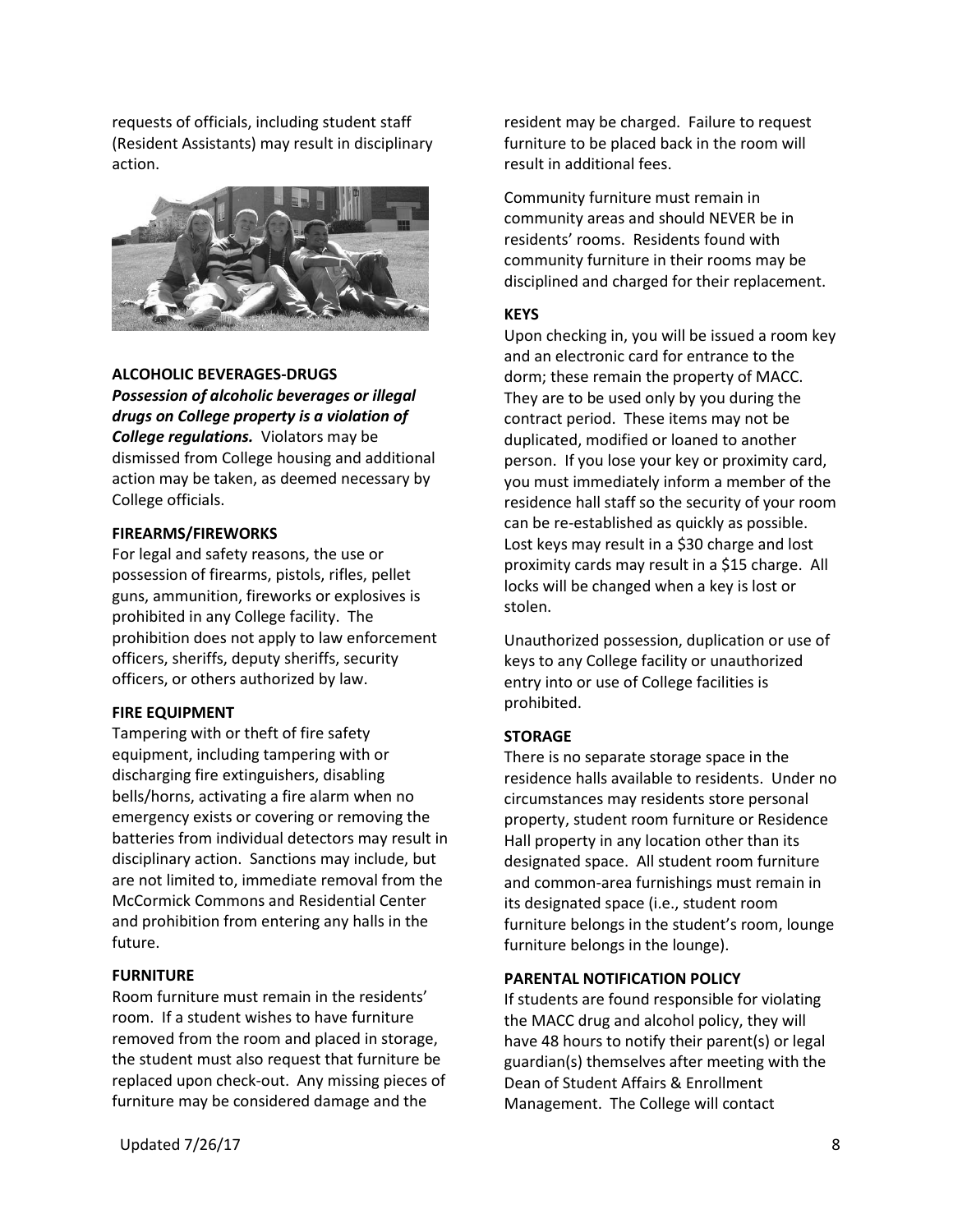parent(s) or legal guardian(s) in writing after the 48-hour period. The letter will include a statement indicating the violation has occurred, and unless the student signs a consent form, any further information may only be disclosed by the student.

Students over the age of 21 and students who demonstrate they are financially independent of their parent(s) or legal guardian(s) are exempt from notification.

## **RESIDENCE HALL ORIENTATION**

A mandatory residence hall orientation will be conducted at the beginning of each fall semester. McCormick Commons and

Residential Center staff and other college staff will be on site to answer questions. A review of security and residence hall guidelines will be provided. An outdoor picnic will conclude the orientation.

# **SMOKING AND TOBACCO**

MACC is a tobacco-free campus. Use of any kind of tobacco product is

prohibited on all MACC owned/leased property.



This includes parking lots. Residents who violate this policy may be subject to disciplinary action.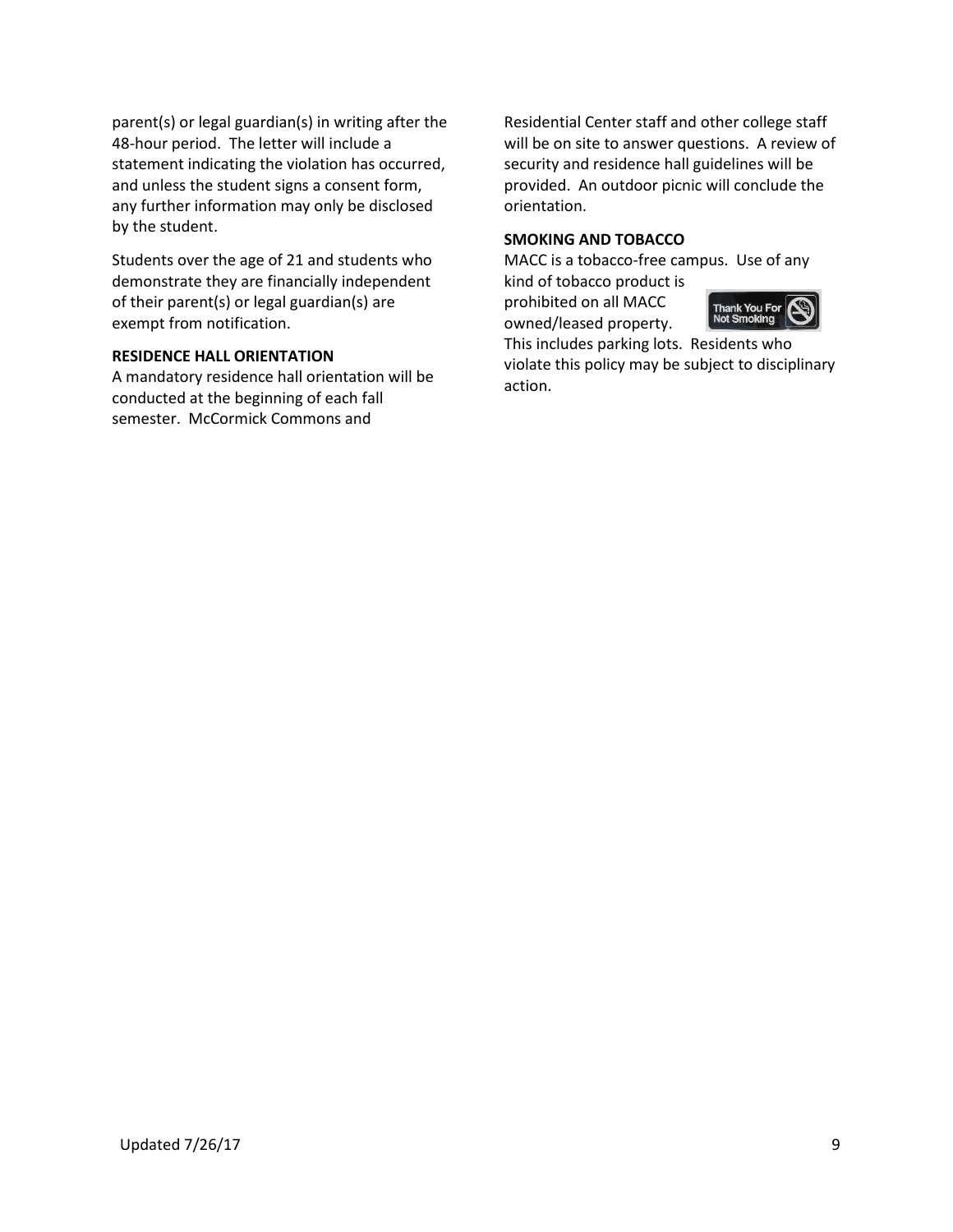# **FREQUENTLY ASKED QUESTIONS**

WHICH FLOORS ARE HANDICAP ACCESSIBLE? The first floor of each wing of McCormick Commons and Residential Center is handicap accessible.

ARE THERE COMPUTER LABS IN MCCORMICK COMMONS AND RESIDENTIAL CENTER? Yes! They are located in the commons area shared by both Residence Halls.

WHEN WILL I RECEIVE MY ASSIGNMENT? McCormick Commons and Residential Center assignments are mailed the first week of June and the first week in August. The assignment letter includes your room number, hall, community or house name and your roommate's contact information. You may check your assignment after June 10.

# WHAT IF I WANT TO CHANGE MY ROOM ASSIGNMENT?

You may request a move to an available space in accordance with established procedures. Room change requests will be accepted two and three weeks after move-in, depending on the type of change you wish to make.

# WHERE CAN I DO MY LAUNDRY?

Both residence halls have washing machines and dryers at no charge.

#### WHO CLEANS MY ROOM?

Your room and bathroom are your responsibility. Some housekeeping equipment is provided for student use and is located in the laundry rooms of McCormick Commons and Residential Center. Maintenance issues must be reported to the Director of Security & Residential Life immediately or the office of Student Affairs. While our custodial staff helps maintain the public areas of McCormick Commons and Residential Center, including laundry rooms, commons and hallways, students must clean up after using these areas. Items left in these areas will either be taken to the lost and found in Student Affairs or disposed of. The College assumes no responsibility for items left unattended

HOW WILL MY ROOM BE FURNISHED? The following furnishings are provided by MACC:

- $\triangleright$  Twin beds with mattresses
- $\triangleright$  Cable television outlet
- $\triangleright$  Closets
- $\triangleright$  Dressers
- $\triangleright$  Window treatments
- $\triangleright$  Telephone jack
- $\triangleright$  Clothing storage

#### WHEN CAN I CHECK IN?

You may check in between 9:00 a.m. and noon, or by special arrangement beginning Saturday before classes start in August. Students participating in a specific activity or program may be allowed to check in earlier. You will be given a key to your room at check-in.

# CAN I SHIP THINGS TO CAMPUS BEFORE I AM SCHEDULED TO ARRIVE?

McCormick Commons and Residential Center cannot accept deliveries for you before you have checked in. For that reason, plan your shipping time carefully. Make sure the carrier you choose will hold your luggage or packages until you are scheduled to check in.

ARE MY BELONGINGS INSURED WHILE I'M LIVING IN THE RESIDENCE HALL? The College does not purchase property insurance covering any loss of, or damage to, a student's personal property, and the College assumes no responsibility for the payment of such a loss. Verify that your parents' insurance policy covers full-time students living away from home.

ARE KITCHEN FACILITIES AVAILABLE? There is a kitchen with a stove, refrigerator and microwave in the commons area. Remember to bring your own dishes, utensils and basic cooking equipment. It is the responsibility of the student to clean this area after each use. Items left in the kitchen will either be taken to the lost and found in Student Affairs or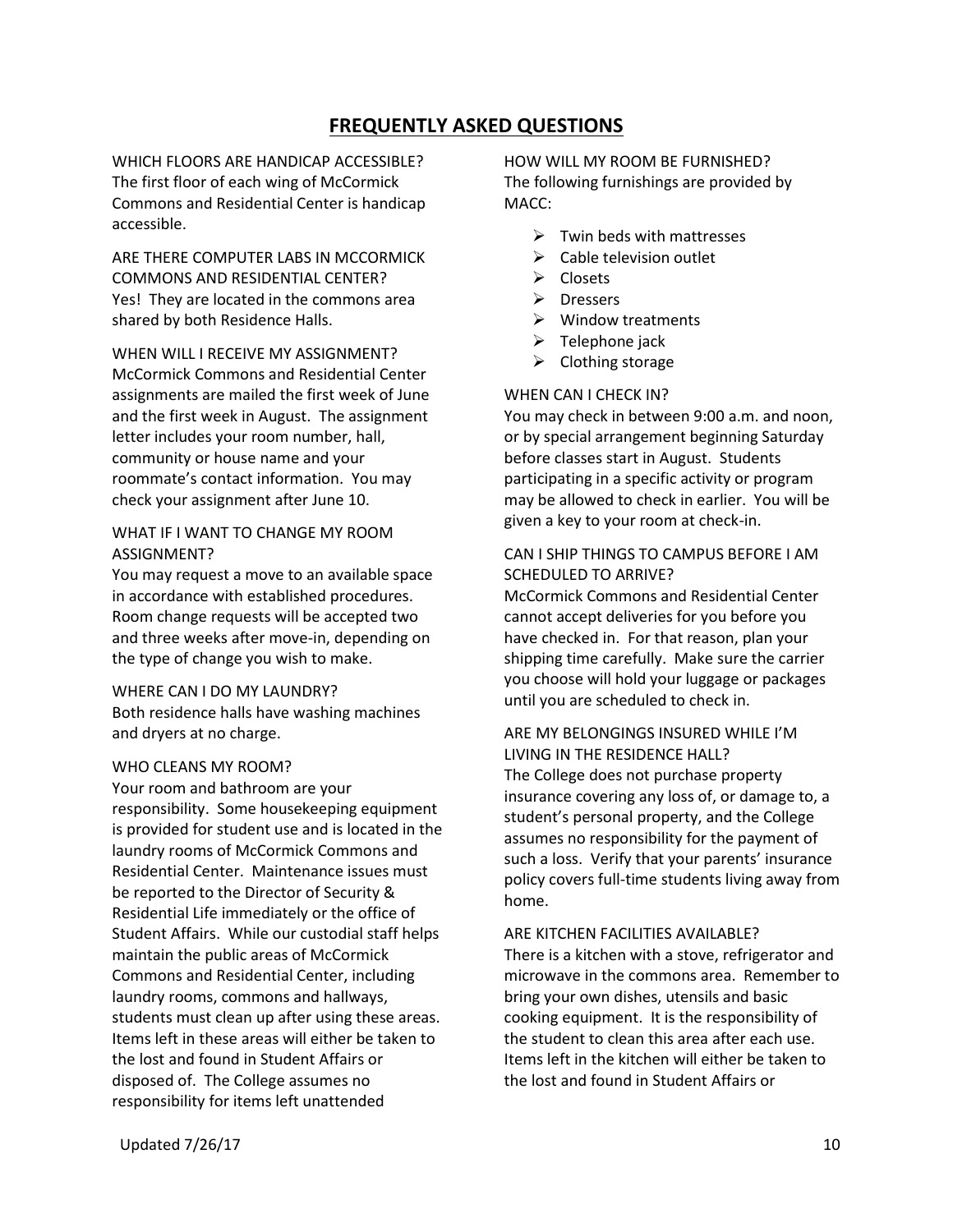disposed of. The College assumes no responsibility for items left unattended.

HOW IS MY MAIL DELIVERED? Mail and packages are delivered to the office of Student Affairs daily. The assigned Resident Assistant will then deliver to each assigned mailbox, except weekends and holidays. Students are not allowed to pick up their mail individually from the office of Student Affairs. Always include your mailbox number with your street address:

Example: 1213 FISK AVENUE, Box 8 MOBERLY, MO 65270

WHAT IS MY TELEPHONE NUMBER? Women's dorm: (660) 263-2574 Men's dorm: (660) 263-2293

#### WHERE DO I PARK MY CAR?

HOW CAN I GET A PARKING PERMIT? Adequate parking is available right outside the dorm in general parking. All students need a valid parking permit to use any of the main campus lots. Each student can apply for ONE free permit however, if the permit needs to be replaced for any reason, there will be a \$5.00 charge. Fines will be issued to all vehicles parking in spaces reserved for faculty/staff, visitors and disabled placards without the proper permit for those spaces. Fines will also be issued to all vehicles parking in general parking without the proper permit. You should register your vehicle(s) and pick up your permit from Security inside the Student Affairs office. Permits will not be mailed and must be picked up by the student applying for the permit. Permits may be picked up starting August 15 from 8:00 a.m. to 7:00 p.m., Monday through Thursday, and 8:00 a.m. to 5:00 p.m. on Friday. If you have parking questions, contact the

Director of Security & Residential Life at (660) 263-4110 ext. 247.

MOTORCYCLE/MOPED/BICYCLE PARKING. DO I NEED A PERMIT? WHERE DO I PARK? The campus required motorcycles and mopeds to be registered as well. Again, there is no charge for the first permit, but without the permit you will likely receive a fine. There is no reserved motorcycle/moped parking so drivers are encouraged to park more than one motorcycle/moped in a parking space.

Bicycle racks are available at the McCormick Commons and Residential Center and across campus – you must use these to park your bicycle. Use of any other surfaces (trees, handrails, street signs, etc.) to park your bicycle may result in removal by the College. Bicycles are not allowed inside the buildings. Bicycles do not need to be registered and there is no charge for bringing one to campus.

# CAN I SMOKE IN MCCORMICK COMMONS AND RESIDENTIAL CENTER?

**No.** All MACC facilities are designated nonsmoking. This means residents may not smoke anywhere in the building, including student rooms.

Thank <mark>You For</mark><br>Not Smoking

Residents who violate the non-smoking policy are subject to disciplinary action.

CAN I LIGHT CANDLES, BURN INCENSE OR USE EITHER SOLELY AS DECORATION? **No.** The possession of candles or incense (lit or unlit) in the McCormick Commons and Residential Center is strictly prohibited, even if used just for decoration. Residents found in violation of this policy may be subject to disciplinary action.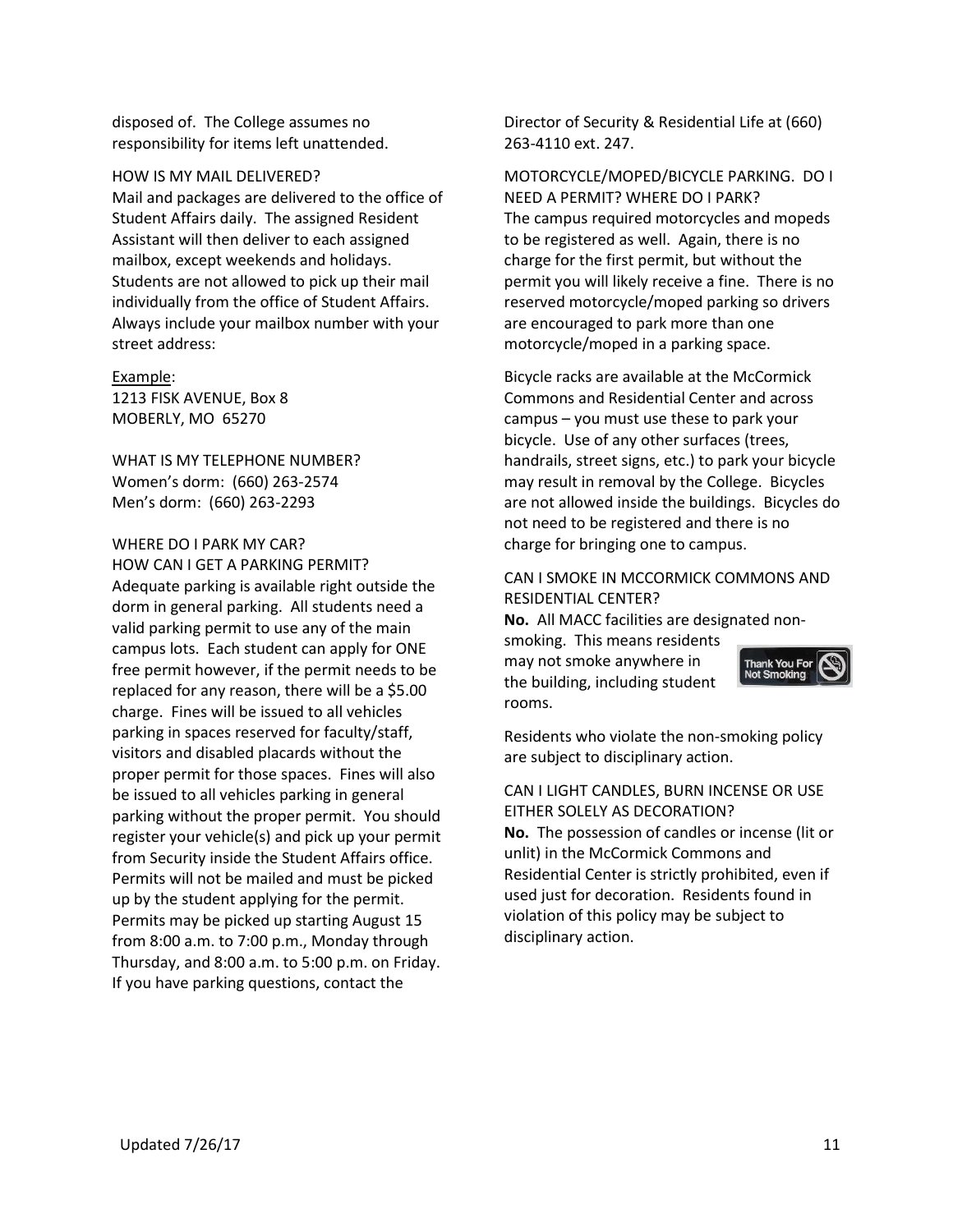# **ITEMS FOR YOUR ROOM**

# **ITEMS YOU MAY NEED**

- $\Box$  Bedspread or comforter, blankets
- Twin-size sheets *(You DO NOT need to purchase specialty sheets for our beds.)*
- $\Box$  Pillows and pillowcases
- $\Box$  Towels and washcloths
- $\Box$  Clothes hangers
- $\Box$  Alarm clock or clock-radio with battery
- $\Box$  Surge strips or surge protectors only. *Choose units with a 15 amp circuitbreaker and safety reset switch. Standard extension cords are not allowed.*
- Toiletries *(Soup, shampoo, toothbrush, etc.)*
- $\Box$  Prescribed medications and prescriptions for renewal at a local pharmacy
- Backpack
- □ School supplies (*pens, notebooks*)
- □ Umbrella, rain gear

## **SELF-CARE ITEMS**

- First aid kit *(including bandages, alcohol, etc.)*
- □ Non-steroidal anti-inflammatory medicine *Advil™, Naprosyn™, Motrin™, ibuprofen)*
- Fever reducer *(Tylenol™, acetaminophen)*
- Decongestant *(Sudafed™, pseudoephedrine)*
- Cough suppressant
- $\Box$  Thermometer
- Adhesive bandages *(Band-Aids™)*
- Topical antibiotic cream *(Neosporin™, Bacitracin™)*
- $\Box$  Current insurance card or two-sided copy from parents' plan covering student

# **ITEMS THAT MAY BE USEFUL**

- □ Shower bucket
- □ Shower shoes/flip-flops
- $\Box$  Bathrobe, hair dryer
- $\Box$  Cleaning supplies
- $\Box$  Broom, small vacuum
- $\Box$  Laundry basket, iron
- $\Box$  Detergent and fabric softener
- $\Box$  Under-bed storage drawers
- $\Box$  Dishware, dish soap
- $\Box$  Stamps, stationery
- Message board for door
- □ Photo Album, pictures
- Desk supplies *(stapler, folders, etc.)*
- $\Box$  Dictionary, thesaurus
- □ Bicycle and U-lock
- □ Fan
- $\Box$  Small sewing and tool kits
- □ Wastebasket and trash bags
- □ Checkbook, debit card
- □ Stereo
- $\Box$  Flashlight and batteries
- $\Box$  Cellular phone
- □ Personal Computer
- $\Box$  Pictures, posters and other decorative items *(Note: The only approved adhesive is the 3M Command Adhesive line of products.)*
- $\Box$  Cooking applies approved for use: toasters (not toaster ovens), coffee makers, crock pots, rice steamers and air-popcorn poppers. All appliances must be UL-approved.
- Desk/floor lamps *(Note: Halogen lamps can be a fire hazard. Please avoid using them in the halls. If you choose to have one, it must use a maximum 300-watt bulb and have an attached glass or wire "safety basket.")*
- $\Box$  Students are responsible for all furniture being put back in original order when they leave the dorm at the end of the semester. Furniture missing or located in other rooms will result in a hold and a maintenance charge.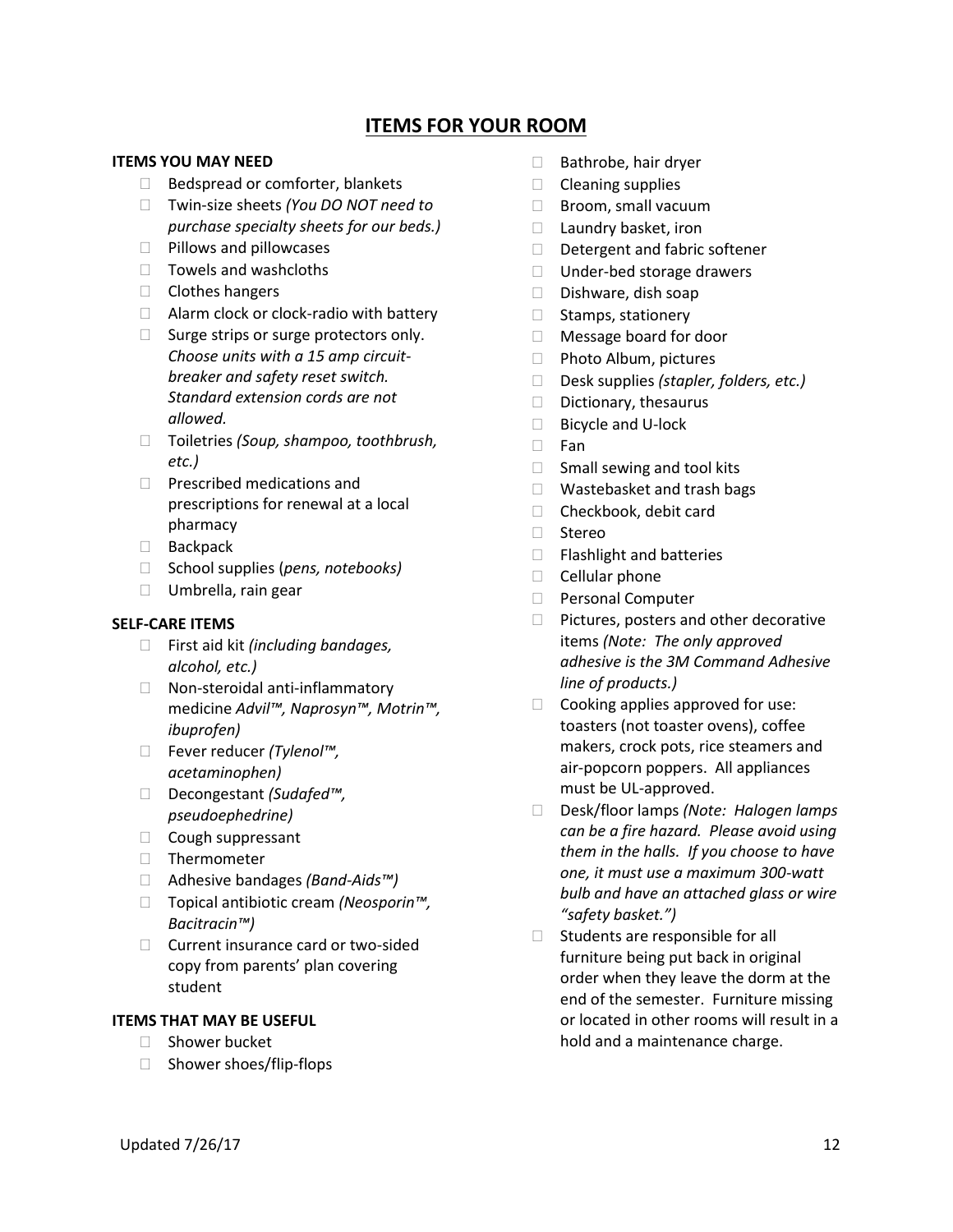# **DISCIPLINARY ACTION**

The following is a list of actions that may be handed down for infractions against any and all college housing rules. Accumulation of 20 points for any of the following infractions may also place the student on probationary status and could result in suspension from McCormick Commons and Residential Center. Points are cumulative up to one academic year. Failure to abide by the rules may result in disciplinary action.

**A. Probation:** Probation indicates to a student that his or her behavior has not met standards expected of students residing in McCormick Commons and Residential Center. A letter is sent to the student including the length of probation stated and offense violated. Repetition of misconduct could result in suspension from college housing.

# **Probation Offenses:**

|    | 1. Excessive noise and abuse of quiet hours (yelling, loud music, disruptive behavior . 3 pts. |
|----|------------------------------------------------------------------------------------------------|
|    | 3 pts.                                                                                         |
| 3. |                                                                                                |
| 4. |                                                                                                |
| 5. |                                                                                                |
| 6. |                                                                                                |
|    |                                                                                                |
|    | 8. Use of tobacco or alcohol in any part of the dorm                                           |
|    |                                                                                                |
|    |                                                                                                |
|    | (Underage alcohol possession will also be subject to MACC disciplinary action)                 |
|    |                                                                                                |
|    | 10. Repeatedly locking yourself out of your room and requesting the Dorm                       |
|    | Supervisor or Housing Coordinator to re-enter you into your room 3 pts.                        |
|    | 11. Possession of another resident's keyset; loaning keyset to another  5 pts.                 |

- **B. Suspension**: Suspension prohibits the student from living in McCormick Commons and Residential Center for the duration of the suspension. A first-time suspension will be for one full semester and any part remaining of the semester in which the suspension occurred. For a second-time suspension, no opportunity for readmission will be allowed. Accumulation of 20 points in less than one academic year.
- **C. Expulsion**: The following behavior may result in expulsion from McCormick Commons and Residential Center upon the first offense:
	- 1. Possession of explosives (including fireworks), firearms or dangerous weapons.
	- 2. Vandalism, malicious destruction of property, theft, intimidation of other residents, or possession of stolen property.
	- 3. Possession or use of illegal drugs and drug paraphernalia.
	- 4. Insubordination to college authorities, Dorm Supervisor, or Resident Assistant.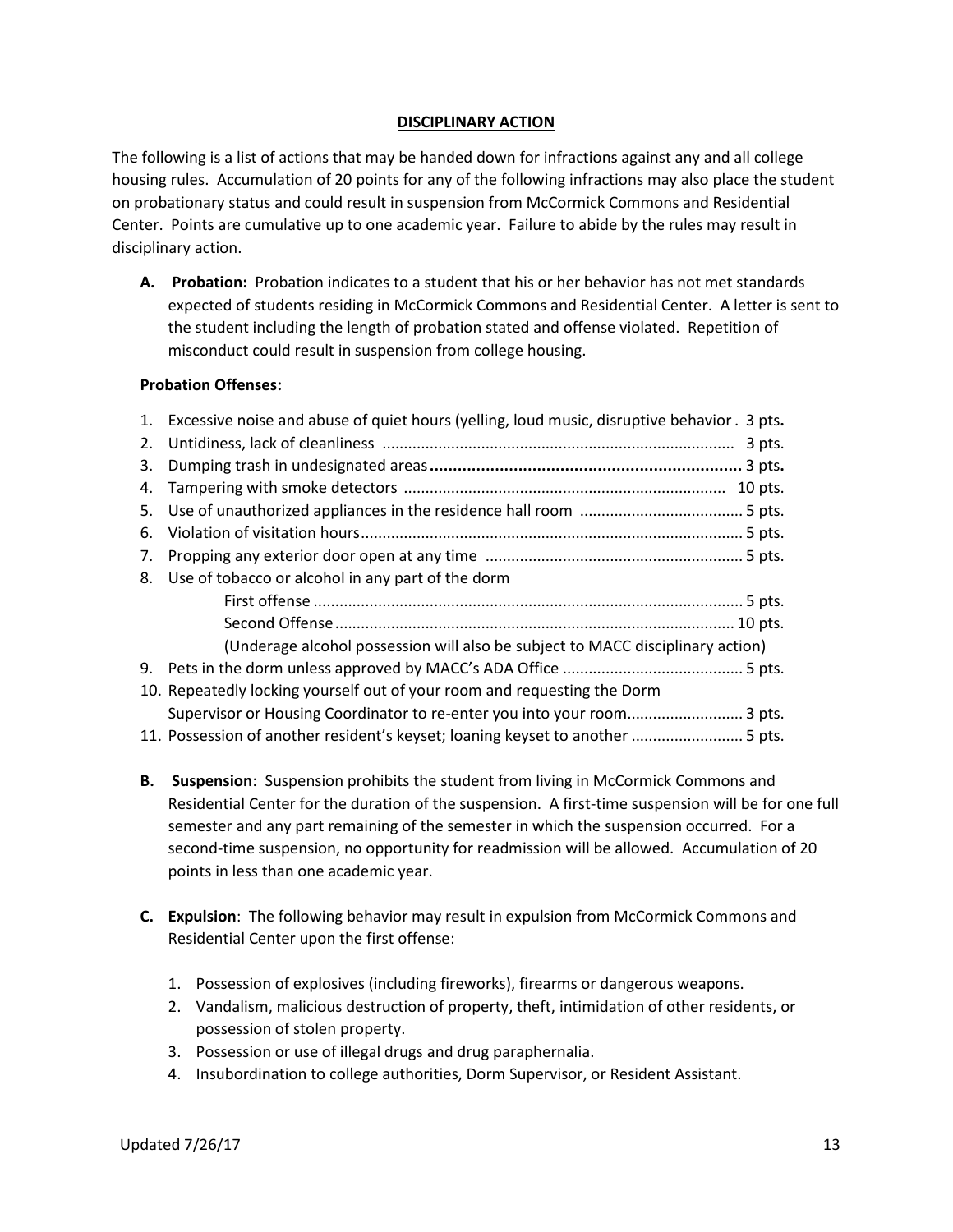5. Any violation of college housing and/or state or federal law with regard to another student's safety/well-being.

Students will be entitled to due process as set forth in the MACC Redbook in the event of suspension or expulsion from McCormick Commons and Residential Center